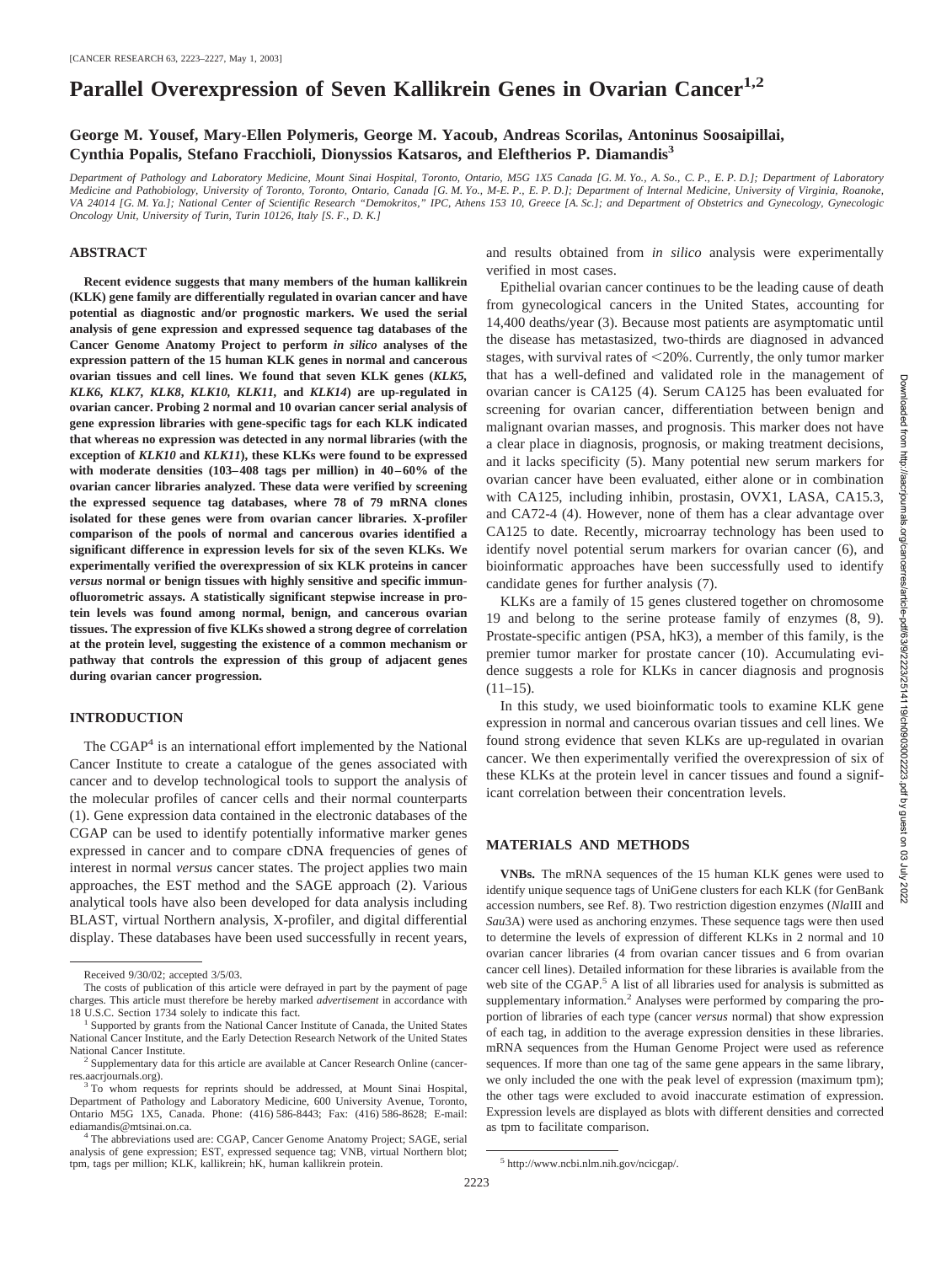**EST Analysis.** The full-length mRNA sequence of each KLK was compared against the human EST databases of the National Center for Biotechnology Information. At the time of the study, these databases included libraries from 9 normal, 3 premalignant, and 17 cancerous tissues. Expression was calculated for each KLK as the number of positive libraries in each tissue type, in addition to the total number of clones detected in each type of library.

**X-profiler.** X-profiler analyses of KLK gene expression were performed by comparing normal and cancerous ovarian libraries available in the SAGE databases. Because expression levels of various KLKs might be different from one cell line to another and in different types of ovarian cancer, we compared a pool of normal ovarian libraries (2 normal ovarian epithelial cell lines) against 10 different epithelial ovarian cancer libraries (4 from ovarian cancer tissues and 6 from ovarian cancer cell lines). Ovarian cancer libraries represented different histological types including serous adenocarcinoma and clear cell carcinoma. The X-profiler cutoff value was set at 2-fold difference.

**Ovarian Tissue Cytosols.** Human tissue extracts were prepared from 10 histologically confirmed normal ovarian tissues, 10 benign ovarian tumors, and 20 cancerous ovarian tissues. Tissue extraction was as follows: frozen human tissues (0.2 g) were pulverized on dry ice to fine powders. Two ml of extraction buffer [50 mM Tris-HCl buffer (pH 8.0) containing 150 mM NaCl, 5 mM EDTA, and 1% NP40 surfactant] were added to the tissue powders, and the mixture was incubated on ice for 30 min with repeated shaking and vortex mixing every 10 min. Mixtures were centrifuged at  $14,000 \times g$  at  $4^{\circ}$ C for 30 min. The supernatants representing the tissue extracts were collected and stored at  $-80^{\circ}$ C until use. Our procedures have been approved by the Institutional Review Board of Mount Sinai Hospital.

**Immunofluorometric Assays.** KLK protein levels were measured by ELISA-type time-resolved immunofluorometric assays developed in our laboratory. These sandwich-type immunoassays use monoclonal and polyclonal antibodies developed against recombinant proteins. All assays were shown to be specific, with no cross-reactivity from other KLKs (12, 16, 17). The protein level of each KLK was normalized according to the total protein content of each sample and expressed as ng KLK/mg total protein.

**Statistical Analysis.** Correlation analyses were performed using Spearman correlation coefficient. The analysis of differences between the variables in the three groups was performed with the Kruskal-Wallis test.

#### **RESULTS**

First, to verify the reliability and sensitivity of the bioinformatic analysis, we compared the *in silico* pattern of expression of each KLK in normal tissues to the previously published experimental data on tissue KLK expression (8). Results obtained were concordant with the published data. For example, most EST and SAGE clones for *KLK2, KLK3,* and *KLK4* were found in the prostate, whereas *KLK5* was highly expressed in normal breast tissue and skin (data not shown). Also, for those KLKs that show differential expression in ovarian cancer (see below), levels of expression were about the same between normal and cancer tissues for other malignancies, further verifying the accuracy of our results.

Table 1 *In silico analysis of KLK gene expression in normal and ovarian cancer tissues using the SAGE databases*

| <b>KLK</b> | Library Type   | Positivity <sup>a</sup> | Average density $b$ |
|------------|----------------|-------------------------|---------------------|
| $K L K$ 5  | Normal ovary   | 0/2                     | $\Omega$            |
|            | Ovarian cancer | 5/10                    | 177                 |
| KLK6       | Normal ovary   | 0/2                     | $\Omega$            |
|            | Ovarian cancer | 5/10                    | 262                 |
| $K L K$ 7  | Normal ovary   | 0/2                     | $\Omega$            |
|            | Ovarian cancer | 4/10                    | 103                 |
| KLK8       | Normal ovary   | 0/2                     | $\Omega$            |
|            | Ovarian cancer | 6/10                    | 192                 |
| KLK10      | Normal ovary   | 1/2                     | 20                  |
|            | Ovarian cancer | 4/10                    | 179                 |
| KLK11      | Normal ovary   | 1/2                     | 20                  |
|            | Ovarian cancer | 4/10                    | 408                 |
| KLR14      | Normal ovary   | 0/2                     | $\Omega$            |
|            | Ovarian cancer | 6/10                    | 192                 |

Number of positive libraries out of the total examined.

*<sup>b</sup>* Expression densities corrected as number of tpm.

Table 2 *In silico analysis of KLK gene expression in libraries from normal, premalignant, and ovarian cancer tissues as determined by EST database*

| KLK       | Library Type   | Positivity | No. of clones |
|-----------|----------------|------------|---------------|
| $K L K$ 5 | Normal ovary   | 0/9        | $\Omega$      |
|           | Premalignant   | 0/3        | 0             |
|           | Ovarian cancer | 5/17       | 16            |
| KLK6      | Normal ovary   | 0/9        | 0             |
|           | Premalignant   | 0/3        | $\Omega$      |
|           | Ovarian cancer | 1/17       | 21            |
| $K L K$ 7 | Normal ovary   | 1/9        |               |
|           | Premalignant   | 0/3        | 0             |
|           | Ovarian cancer | 4/17       | 5             |
| KLK8      | Normal ovary   | 0/9        | 0             |
|           | Premalignant   | 0/3        | $\Omega$      |
|           | Ovarian cancer | 4/17       | 5             |
| KLR10     | Normal ovary   | 0/9        | 0             |
|           | Premalignant   | 0/3        | 0             |
|           | Ovarian cancer | 3/17       | 20            |
| K L K 11  | Normal ovary   | 0/9        | 0             |
|           | Premalignant   | 0/3        | $\Omega$      |
|           | Ovarian cancer | 3/17       | 8             |
| KLR14     | Normal ovary   | 0/9        | 0             |
|           | Premalignant   | 0/3        | 0             |
|           | Ovarian cancer | 1/17       | 3             |

Of the 15 KLK genes analyzed in this study, 7 genes (*KLK5-8*, *KLK10, KLK11*, and *KLK14*) were found to be up-regulated in ovarian cancer tissues and cell lines, compared with normal ovary. Probing all ovarian libraries from different sources (cancerous and normal from tissues and cell lines) with *KLK5*-specific sequences revealed that *KLK5* is not detectable in normal ovary as determined by SAGE analysis (Table 1) and EST library screening (Table 2). These data are consistent with previous experimental reports showing no expression of *KLK5* in normal ovary (18). However, VNB analysis showed that *KLK5* is expressed in 5 of 10 ovarian cancer libraries with an average blot density of 177 tpm (Table 1). These data were further verified by screening the EST databases using the BLAST search engine; *KLK5* was expressed in 5 of 17 ovarian cancer EST libraries, whereas 16 *KLK5* mRNA clones were isolated, compared with no clones in libraries from normal or premalignant lesions (Table 2). X-profiler analysis showed a significant difference when comparing *KLK5* gene expression between normal and malignant pools of ovarian libraries (Table 3).

*KLK6* was originally cloned as a gene that is highly expressed in ovarian cancer but not in normal ovaries (19). This finding was later confirmed by analyzing *KLK6* expression patterns in normal tissues by PCR (20) and by immunohistochemistry (21). *In silico* analysis in the current study showed that whereas *KLK6* was not detectable by VNB in normal ovary, it was detected in 5 of 10 ovarian cancer SAGE libraries with a relatively high blot density (262 tpm; Table 1). In addition, 21 ovarian cancer EST clones were detected, compared with no clones for normal or premalignant ovarian tissues and cell lines (Table 2). X-profiler analysis further indicated a significant difference of *KLK6* expression (expression factor, 0.953) when comparing normal and malignant pools of ovarian libraries (Table 3).

*KLK8* was also found to be expressed at a fairly decent density (average, 192 tpm) in 6 of 10 ovarian cancer libraries but not in libraries from normal ovaries. Analysis of the EST database also showed no expression in any of the nine normal ovarian libraries screened, whereas five *KLK8* EST clones were detected in four ovarian cancer libraries (Table 2). This was further confirmed by X-profiler analysis (Table 3). A similar overexpression pattern was observed for *KLK10*, as shown in Tables 1–3.

Weak *KLK11* expression was detected by SAGE analysis in normal ovarian libraries. However, expression density was about 20-fold higher in ovarian cancer tissues and cell lines (20 *versus* 408 tpm for normal and cancer, respectively; Table 1). In addition, all ESTs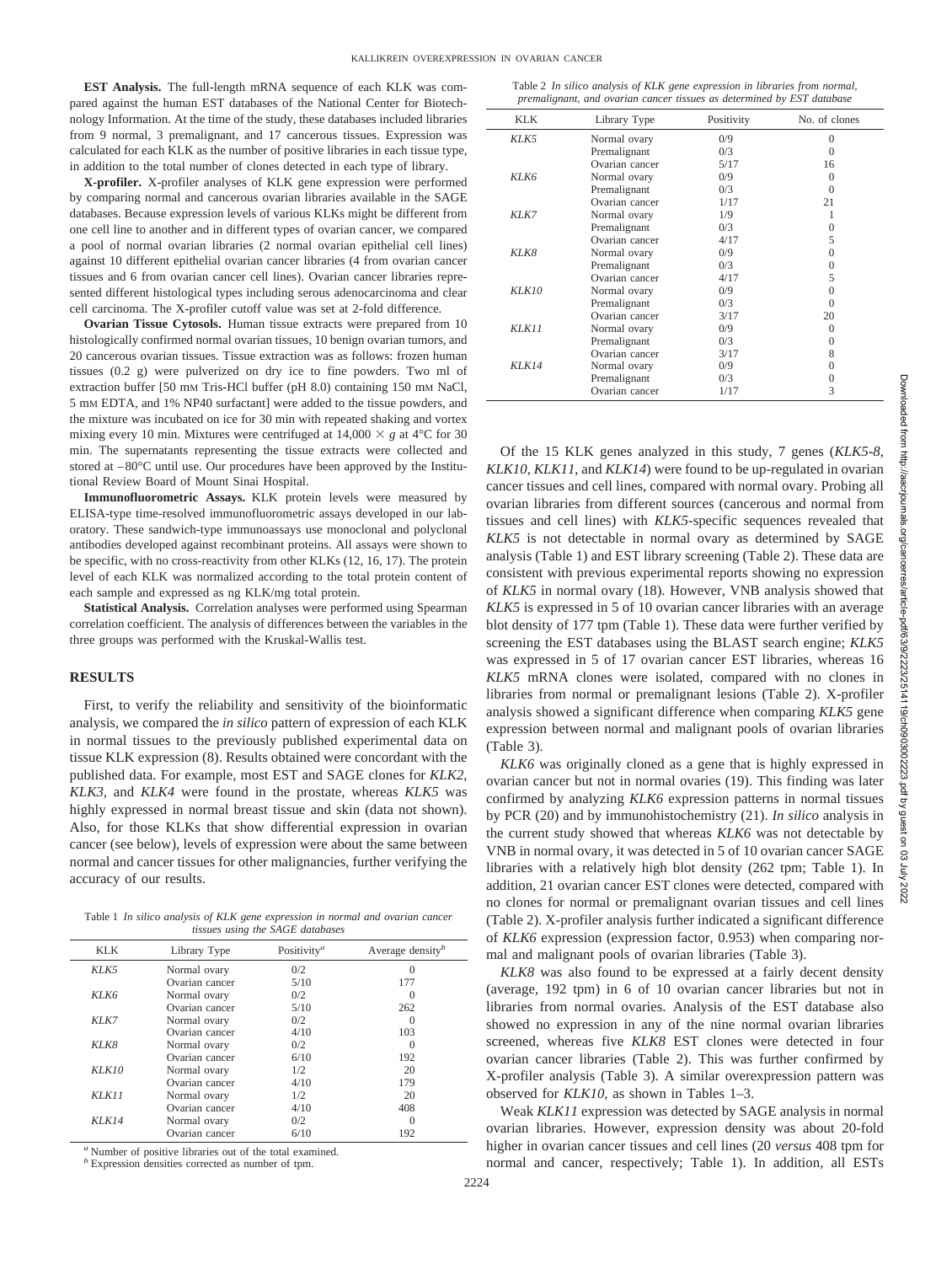Table 3 *X-profiler analysis of KLK gene expression in normal versus cancerous ovarian tissues and cell lines*

|       |            | Average gene expression          |                                                     |
|-------|------------|----------------------------------|-----------------------------------------------------|
| KLK   | $Cancer^a$ | Normal <sup><math>b</math></sup> | Factor of gene expression <sup><math>c</math></sup> |
| KLK5  | 18         |                                  | 0.752                                               |
| KLK6  | 36         |                                  | 0.953                                               |
| KLK7  | 22         |                                  | 0.823                                               |
| KLK8  | 23         |                                  | 0.838                                               |
| KLR11 | 17         |                                  | 0.557                                               |
| KLR14 | 23         |                                  | 0.838                                               |

*<sup>a</sup>* A pool of 10 ovarian cancer SAGE libraries.

*<sup>b</sup>* A pool of two normal ovarian SAGE libraries.

*<sup>c</sup>* A factor of 1 represents the highest statistical significance.

are expressed in ng/mg total protein. *P*s were calculated by

Kruskal-Wallis test. For discussion, see Results.

detected for this gene were from cancer libraries, not normal libraries (Table 2). This was also confirmed by X-profiler analysis (Table 3). Whereas no *KLK14* clones were detected in normal SAGE or EST libraries, mRNA tags were found in 6 out of 10 cancer libraries by VNB with an average density of 192 tpm, and 5 EST clones from an ovarian cancer library (Tables 1 and 2).

No other KLKs were found to be differentially expressed in ovarian

cancer by these methods. For instance, *KLK3* was found to be expressed in 1 of 2 normal ovarian libraries compared with 3 out of 10 ovarian cancer libraries, with an average density of 41 tpm in normal compared with 45 tpm in cancer (data not shown).

**Overexpression of KLK Proteins in Ovarian Cancer.** To verify the *in silico* mRNA overexpression results and to examine whether these mRNA up-regulations reflect enzyme changes at the protein level, we compared protein expression levels of six up-regulated KLKs in normal, benign, and cancerous ovarian tissues (*KLK14* could not be examined due to lack of an ELISA assay for this KLK). As shown in Fig. 1 and Table 4, there is a stepwise increase in the expression levels of these KLKs among normal, benign, and malignant tissues. These differences were statistically significant by the Kruskal-Wallis test for hK11 ( $P < 0.001$ ), hK5 ( $P = 0.048$ ), hK6  $(P = 0.044)$ , and hK10  $(P = 0.027)$  but not for hK7 and hK8  $(P > 0.05$ ; Fig. 1). When comparing normal and cancer tissues, the median levels of expression increased between 2-fold ( $hK5$ ) to  $\sim$ 80fold (hK11; Table 4).

By Spearman correlation, moderate to strong correlations were observed between the expression levels of five of these KLKs (hK5,

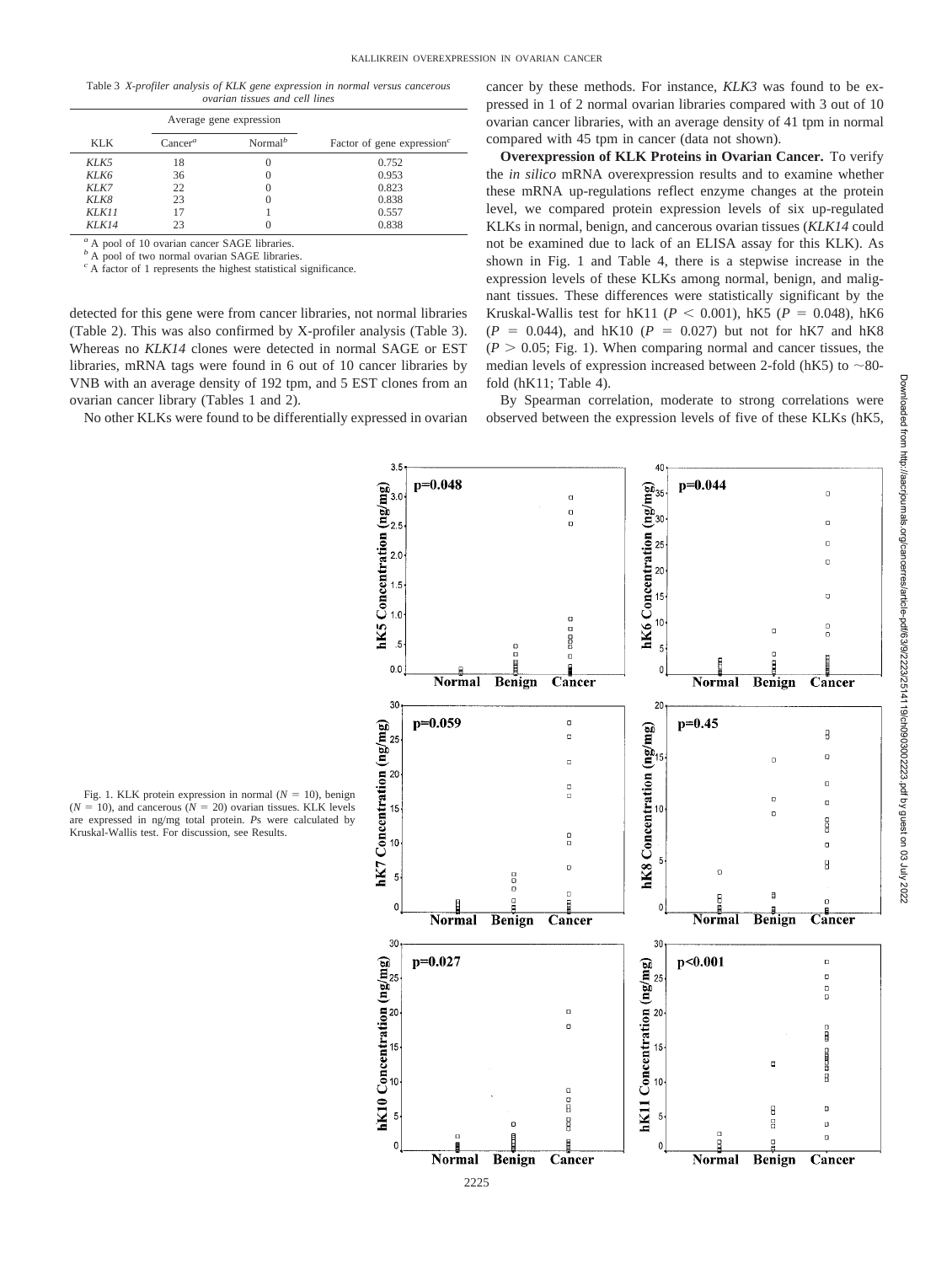hK6, hK7, hK8, and hK10), and the results were highly statistically significant ( $r_s = 0.45-0.74$  and  $P < 0.001$ ; Table 5). hK11 appears to follow a different expression pattern and does not correlate well with any of the other proteins (Table 5).

#### **DISCUSSION**

Our results show that 7 of the 15 human KLKs are up-regulated in ovarian cancer. The differential expression of certain KLKs in ovarian cancer has been documented previously (11, 22, 23). *KLK4* has prognostic value in ovarian cancer patients (13, 24), and *KLK5* overexpression is an indicator of poor prognosis (25). We have also shown recently that  $hK6$  (15),  $hK10$  (26, 27), and  $hK11$  (12) are useful serological diagnostic markers for ovarian cancer because their serum levels are higher than normal in  $>50\%$  of ovarian cancer patients. *KLK6* was reported to be overexpressed in ovarian cancer, and it has been suggested to play a role in cancer invasion (19, 28). *KLK7* and *KLK8* were also reported to be overexpressed in ovarian cancer patients compared with normal subjects (14, 28, 29). Also, *KLK9* was shown to have prognostic value in ovarian cancer (30).

It has been reported previously that four of the most centromeric KLKs (*KLK2, KLK3, KLK4,* and *KLK15*) are differentially expressed in prostate cancer and are androgen-regulated (8, 31). Here we provide strong evidence that many members of the telomeric cluster of adjacent KLKs (*KLK5-14*) are overexpressed in ovarian cancer. This points out the possibility for the presence of a locus control region or another common regulatory mechanism for these KLKs. Because many of these genes are regulated by steroid hormones, especially estrogens (8), it will be interesting to investigate whether their upregulation in cancer is a result of a hormonal derangement.

We used two independent databases (EST and SAGE) to generate our results. We calculated the proportion of positive libraries from each tissue type, in addition to the density of expression. We did not attempt to quantify KLK gene expression from the EST databases because many EST libraries are normalized or subtracted, which could bias the results. It is further emphasized that *in silico* analysis data should always be experimentally confirmed. Possible sources of bias include sequence errors, presence of mutations associated with certain malignancies, unequal presentation of cDNAs in different libraries, and expression of splice variants in certain malignancies.

Lercher *et al.* (32), during global analysis of  $>11,000$  genes in 14 different tissues, selected a cutoff value for gene expression as being low ( $\leq$ 37 tpm) and intermediate or high ( $\geq$ 134 tpm). If this cutoff is

Table 4 *Descriptive statistics of protein levels of six KLKs in ovarian tissue extracts* All values are in ng kallikrein/mg total protein.

|                           | hK5   | hK6   | hK7   | hK8   | hK10  | hK11  |
|---------------------------|-------|-------|-------|-------|-------|-------|
| Normal tissues $(N = 10)$ |       |       |       |       |       |       |
| Mean                      | 0.041 | 1.43  | 0.50  | 0.96  | 0.66  | 0.51  |
| <b>SE</b>                 | 0.006 | 0.33  | 0.16  | 0.37  | 0.18  | 0.25  |
| Median                    | 0.05  | 1.45  | 0.34  | 0.47  | 0.59  | 0.17  |
| Minimum                   | 0.01  | 0.05  | 0.00  | 0.03  | 0.08  | 0.03  |
| Maximum                   | 0.08  | 2.83  | 1.56  | 3.91  | 2.11  | 2.50  |
| Benign tissues $(N = 10)$ |       |       |       |       |       |       |
| Mean                      | 0.16  | 2.37  | 1.94  | 3.99  | 1.27  | 4.75  |
| SЕ                        | 0.04  | 0.74  | 0.60  | 1.76  | 0.37  | 1.49  |
| Median                    | 0.12  | 1.60  | 1.20  | 0.99  | 1.03  | 4.01  |
| Minimum                   | 0.01  | 0.29  | 0.22  | 0.09  | 0.12  | 0.25  |
| Maximum                   | 0.47  | 8.43  | 5.48  | 14.80 | 3.90  | 12.76 |
| Cancer tissues $(N = 20)$ |       |       |       |       |       |       |
| Mean                      | 0.62  | 9.0   | 7.27  | 5.80  | 4.88  | 14.65 |
| SЕ                        | 0.21  | 2.5   | 2.13  | 1.38  | 1.27  | 1.49  |
| Median                    | 0.11  | 3.15  | 1.26  | 4.63  | 3.53  | 13.81 |
| Minimum                   | 0.00  | 0.05  | 0.09  | 0.00  | 0.03  | 1.92  |
| Maximum                   | 2.99  | 35.03 | 27.56 | 17.49 | 20.23 | 27.52 |

|      | Table 5 Correlations between protein levels of six KLKs in ovarian tissue extracts <sup>a</sup> |         |         |         |         |       |  |
|------|-------------------------------------------------------------------------------------------------|---------|---------|---------|---------|-------|--|
|      |                                                                                                 | hK6     | hK7     | hK8     | hK10    | hK11  |  |
| hK5  | $r_{\rm s}$                                                                                     | 0.53    | 0.74    | 0.55    | 0.61    | 0.11  |  |
|      | $\boldsymbol{P}$                                                                                | < 0.001 | < 0.001 | < 0.001 | < 0.001 | 0.48  |  |
| hK6  | $r_{\rm s}$                                                                                     |         | 0.64    | 0.52    | 0.45    | 0.34  |  |
|      | $\boldsymbol{P}$                                                                                |         | < 0.001 | 0.001   | 0.003   | 0.034 |  |
| hK7  |                                                                                                 |         |         | 0.66    | 0.59    | 0.23  |  |
|      | $\frac{r_s}{P}$                                                                                 |         |         | < 0.001 | < 0.001 | 0.14  |  |
| hK8  | $r_{\rm s}$                                                                                     |         |         |         | 0.390   | 0.17  |  |
|      | P                                                                                               |         |         |         | 0.013   | 0.29  |  |
| hK10 | $r_{\rm s}$                                                                                     |         |         |         |         | 0.22  |  |
|      | P                                                                                               |         |         |         |         | 0.15  |  |

 $a_{r}$ , Spearman correlation.

applied to our data, we could conclude that whereas KLK gene expression is absent or low in normal ovarian tissues, medium to high levels of expression of 6 of the 15 KLKs are seen in ovarian cancer.

Dong *et al.* (13) and Obiezu *et al.* (24) previously reported higher levels of expression of *KLK4* in ovarian cancer compared with normal ovarian tissues. In this study, no detectable expression of *KLK4* was found in any normal or cancerous tissue, as determined by SAGE or EST analysis. This might reflect the fact that *KLK4* is expressed in the ovaries at very low amounts, so that the mRNA is not detectable, except by using a highly sensitive technique such as reverse transcription-PCR.

Our current results, indicating KLK overexpression at the protein level in ovarian cancer, are in accord with previous observations of serum levels of a few of these KLKs in ovarian cancer. We have previously shown that serum levels of hK6 (15), hK10 (27), and hK11 (12) are elevated in ovarian cancer patients. Similar data have been generated for hK5, hK7, and hK8.<sup>6</sup>

Several hypotheses can be proposed regarding the possible involvement of KLKs in ovarian cancer. Being serine proteases, they could be implicated in tumor progression through extracellular matrix degradation. Previous studies have shown that serine protease overexpression is associated with unfavorable clinical prognosis of various forms of cancer (33). Ovarian cancer is a "hormonal" malignancy. KLKs, being under steroid hormone regulation (8), may represent downstream targets through which hormones affect the initiation or progression of ovarian cancer. The statistically significant positive correlations between expression levels five of six of these KLKs (Table 5) and the parallel overexpression, as well as data presented elsewhere (22), are supportive of an emerging idea that a number of these enzymes are part of a cascade enzymatic pathway. Direct evidence is currently lacking.

In conclusion, here we provide strong evidence suggesting that seven KLKs are up-regulated in ovarian cancer. These data were confirmed by examining several databases, in addition to protein analysis of KLKs in tissue cytosols. Further experimentation is necessary to establish the usefulness of these KLKs for diagnosis, prognosis, and treatment of ovarian cancer.

## **REFERENCES**

- 1. Strausberg, R. L. The Cancer Genome Anatomy Project: New resources for reading the molecular signatures of cancer. J. Pathol., *195:* 31–40, 2001.
- 2. Velculescu, V. E., Zhang, L., Vogelstein, B., and Kinzler, K. W. Serial analysis of gene expression. Science (Wash. DC), *270:* 484–487, 1995.
- 3. Holschneider, C. H., and Berek, J. S. Ovarian cancer: epidemiology, biology, and prognostic factors. Semin. Surg. Oncol., *19:* 3–10, 2000.
- 4. Meyer, T., and Rustin, G. J. Role of tumour markers in monitoring epithelial ovarian cancer. Br. J. Cancer, *82:* 1535–1538, 2000.
- 5. Bast, R. C., Jr., Klug, T. L., St John, E., Jenison, E., Niloff, J. M., Lazarus, H., Berkowitz, R. S., Leavitt, T., Griffiths, C. T., Parker, L., Zurawski, V. R., Jr., and Knapp, R. C. A radioimmunoassay using a monoclonal antibody to monitor the course of epithelial ovarian cancer. N. Engl. J. Med., *309:* 883–887, 1983.

<sup>6</sup> E. P. Diamandis and G. M. Yousef, unpublished observations.